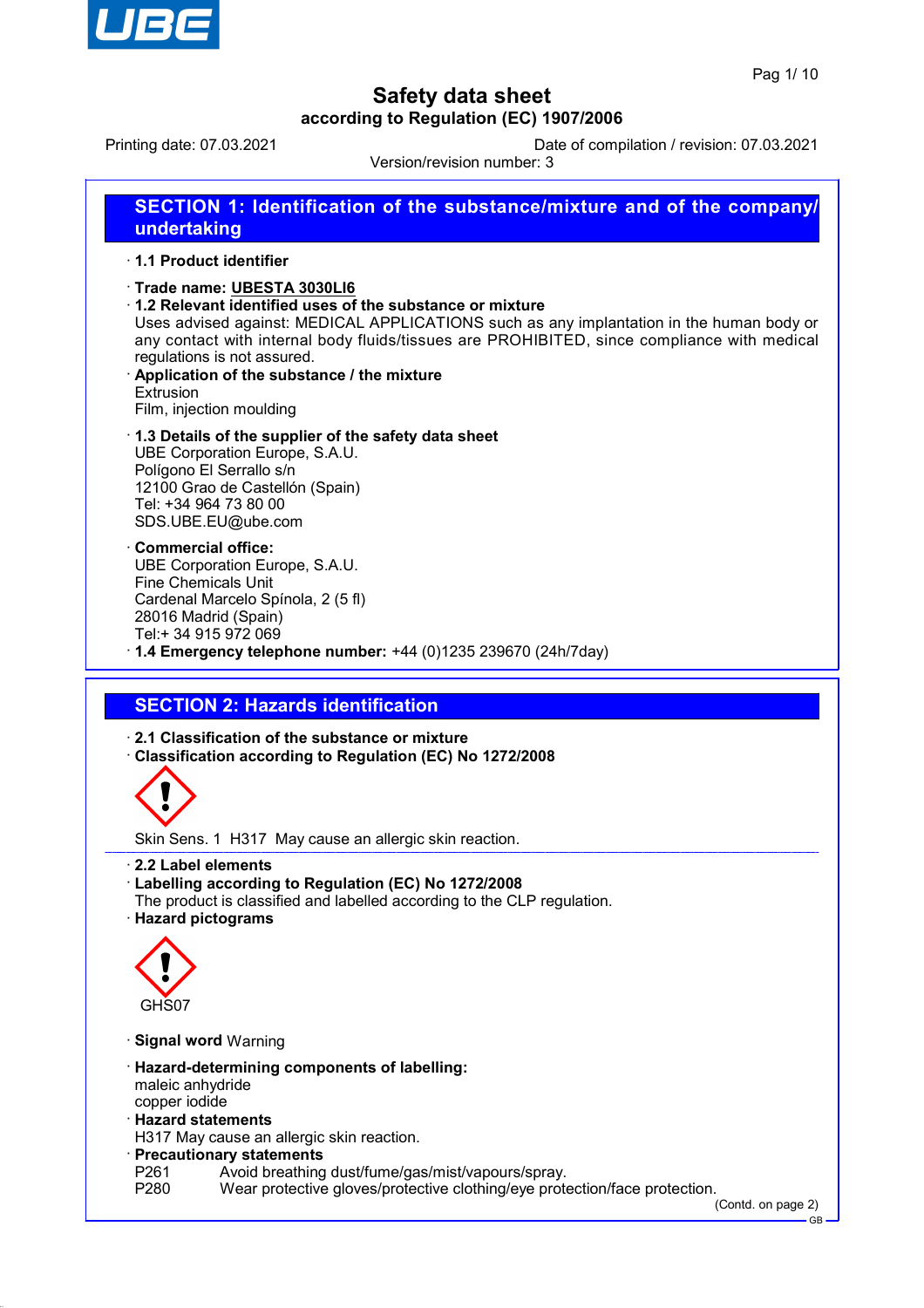

Printing date: 07.03.2021 Date of compilation / revision: 07.03.2021

Version/revision number: 3

**Trade name: UBESTA 3030LI6**

P272 Contaminated work clothing should not be allowed out of the workplace.

P333+P313 If skin irritation or rash occurs: Get medical advice/attention.

P302+P352 IF ON SKIN: Wash with plenty of water.

P501 Dispose of contents/container in accordance with local/regional/national/international regulations.

· **2.3 Other hazards**

· **Results of PBT and vPvB assessment**

· **PBT:** Not applicable.

· **vPvB:** Not applicable.

#### **SECTION 3: Composition/information on ingredients**

#### · **3.2 Chemical characterisation: Mixtures**

· **Description:** Mixture: consisting of the following components.

| · Dangerous components:                                                          |                                                                                                                                                                                                             |            |
|----------------------------------------------------------------------------------|-------------------------------------------------------------------------------------------------------------------------------------------------------------------------------------------------------------|------------|
| CAS: 1333-86-4<br>EINECS: 215-609-9<br>Reg.nr.: 01-2119384822-32-<br><b>XXXX</b> | Carbon Black<br>substance with a Community workplace exposure<br>limit                                                                                                                                      | ≥0.1-≤2.5% |
| CAS: 7681-65-4<br>EINECS: 231-674-6                                              | copper iodide<br>STOT RE 1, H372; Seye Dam. 1, H318;<br>Aquatic Acute 1, H400 (M=10); Aquatic Chronic<br>2, H411; $\Diamond$ Acute Tox. 4, H302; Skin Irrit. 2, H315;<br>Skin Sens. 1A, H317                | < 0.025%   |
| CAS: 108-31-6<br>EINECS: 203-571-6<br>Reg.nr.: 01-2119472428-31-<br><b>XXXX</b>  | maleic anhydride<br>$\diamondsuit$ Resp. Sens. 1, H334; STOT RE 1, H372; $\diamondsuit$ Skin<br>Corr. 1B, H314; Eye Dam. 1, H318; $\Diamond$ Acute Tox. 4,<br>H302; Acute Tox. 4, H332; Skin Sens. 1A, H317 | $< 0.1\%$  |
| · Non dangerous components                                                       |                                                                                                                                                                                                             |            |
| 24937-16-4 Polyamide 12                                                          |                                                                                                                                                                                                             | $>50\%$    |

Additional information: For the wording of the listed hazard phrases refer to section 16.

# **SECTION 4: First aid measures**

#### · **4.1 Description of first aid measures**

· **General information:**

Take affected persons out into the fresh air.

Immediately remove any clothing soiled by the product.

Seek medical treatment.

### · **After inhalation:**

If exposed to vapors from heating and molding material , remove to fresh air .

If symptoms, coughing and discomfort in nose and throat remain, get medical attention.

· **After skin contact:**

Immediately wash with water and soap and rinse thoroughly.

If redness, itching or burning sensation develops, get medical attention.

After contact with the molten product, cool rapidly with cold water.

Do not pull solidified product off the skin.

### Seek medical treatment.

### · **After eye contact:**

Inmediately flush exposed area with copious amounts of tepid water for at least 15 minutes

(Contd. on page 3)

GB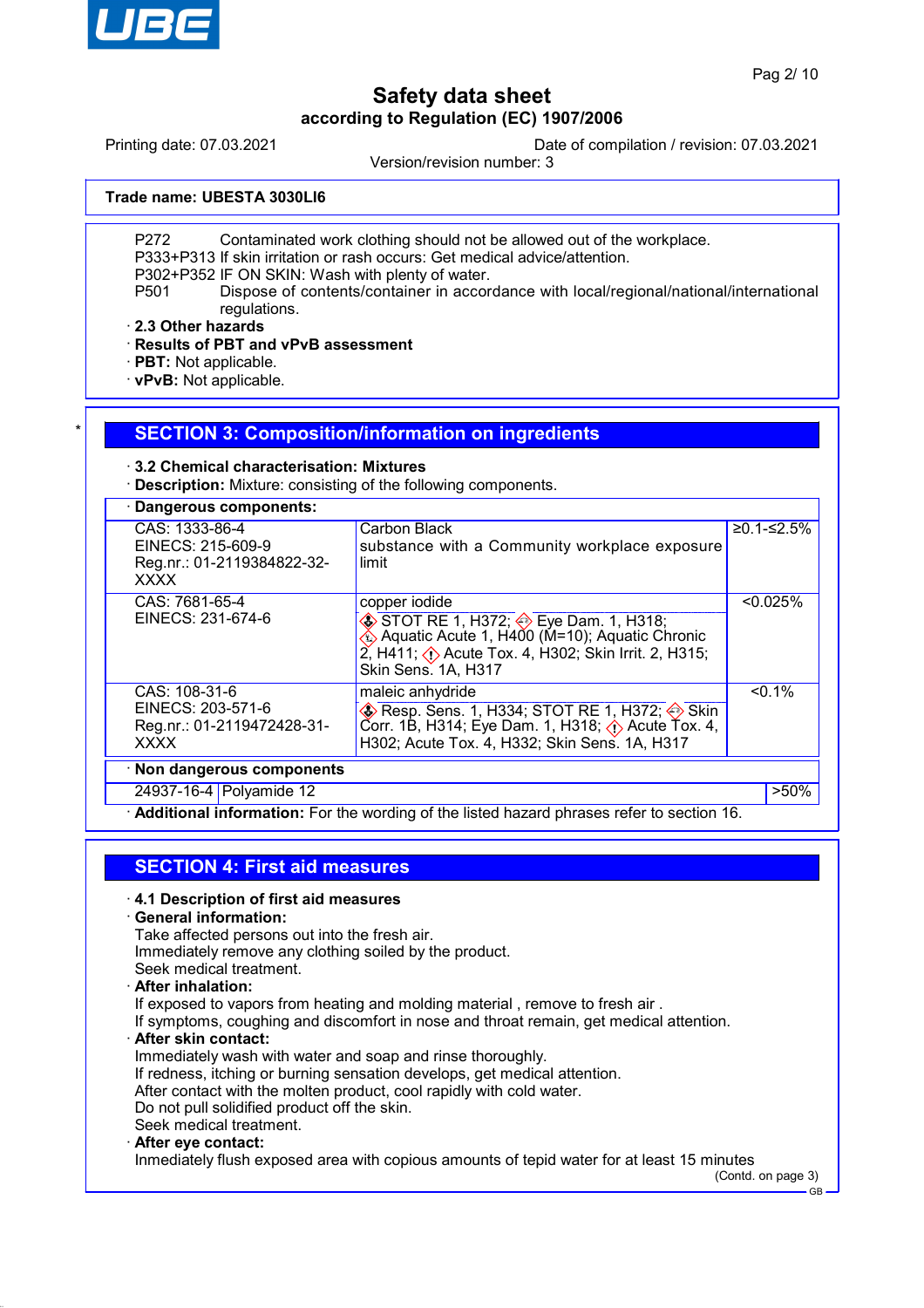

Printing date: 07.03.2021 Date of compilation / revision: 07.03.2021

Version/revision number: 3

#### **Trade name: UBESTA 3030LI6**

If redness, itching or burning sensation develops, do not rub eyes and immediately get medical attention.

· **After swallowing:**

Rinse out mouth and then drink plenty of water.

Do not induce vomiting; call for medical help immediately.

· **4.2 Most important symptoms and effects, both acute and delayed** At molten state, expected to cause burns to skin.

Irreversible dermatitis will occur if you do not wash affected skin immediately and thoroughly.

· **4.3 Indication of any immediate medical attention and special treatment needed**

Treatment: Treat according to symptoms (decontamination, vital functions), no known specific antidote.

### **SECTION 5: Firefighting measures**

#### · **5.1 Extinguishing media**

- · **Suitable extinguishing agents:**
- **Water**
- Fire-extinguishing powder
- Carbon dioxide

Use fire extinguishing methods suitable to surrounding conditions.

- · **For safety reasons unsuitable extinguishing agents:** Not known
- · **5.2 Special hazards arising from the substance or mixture**
- In case of fire, the following can be released: Carbon monoxide (CO) Carbon Dioxide (CO2) Under certain fire conditions, traces of other toxic gases cannot be excluded, e.g.: Maleic anhydride Hydrogen cyanide (HCN) Ammonia (NH3) · **5.3 Advice for firefighters**
- · **Protective equipment:** Firefighters should wear appropriate protective equipment Mouth respiratory protective device. · **Additional information** Cool endangered receptacles with water spray.

Collect contaminated fire fighting water separately. It must not enter the sewage system.

## **SECTION 6: Accidental release measures**

· **6.1 Personal precautions, protective equipment and emergency procedures** Stop leak if you can do so without risk Remove combustible materials Ensure adequate ventilation Use personal protective equipment as indicated in paragraph 8 · **6.2 Environmental precautions:** Do not allow to enter sewers/ surface or ground water. · **6.3 Methods and material for containment and cleaning up:** Sweep up to prevent slipping on polymer pellets Send for recovery or disposal in suitable receptacles. Dispose contaminated material as waste according to item 13. · **6.4 Reference to other sections** See Section 7 for information on safe handling. See Section 8 for information on personal protection equipment.

(Contd. on page 4)

GB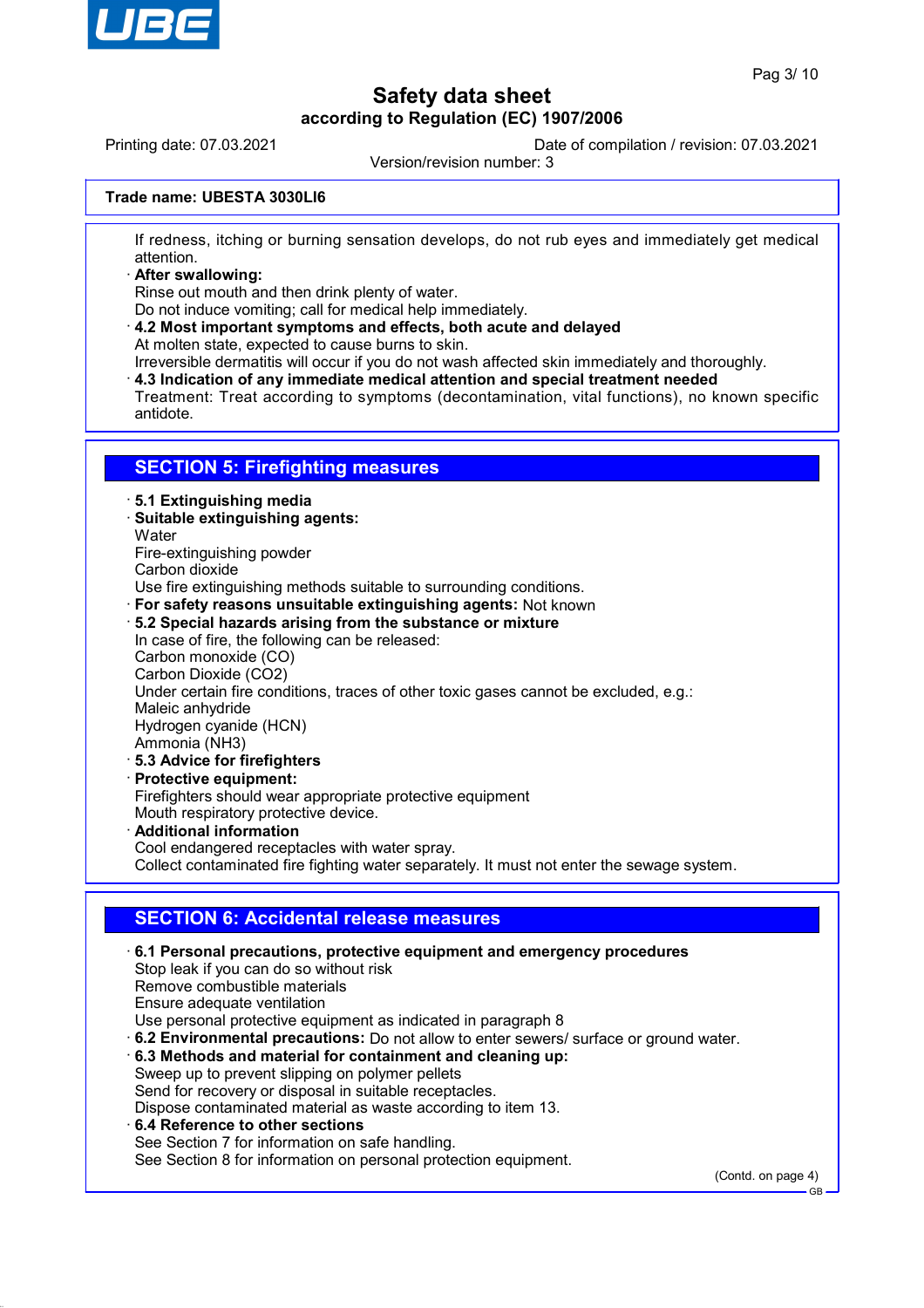

Printing date: 07.03.2021 Date of compilation / revision: 07.03.2021

Version/revision number: 3

#### **Trade name: UBESTA 3030LI6**

See Section 13 for disposal information.

## **SECTION 7: Handling and storage**

#### · **7.1 Precautions for safe handling**

Keep away from foodstuffs, beverages and feed. Immediately remove all soiled and contaminated clothing Wash hands before breaks and at the end of work. Do not eat, drink, smoke or sniff while working. Avoid skin contact with the liquefied material.

Avoid breathing dust/fume/vapours.

· **Information about fire - and explosion protection:** Protect against electrostatic charges.

- · **7.2 Conditions for safe storage, including any incompatibilities**
- · **Storage:**

· **Requirements to be met by storerooms and receptacles:**

Store in cool, dry conditions in well sealed receptacles.

- · **Information about storage in one common storage facility:** Not required.
- · **Further information about storage conditions:** Protect from heat and direct sunlight.
- · **7.3 Specific end use(s)** See item 1.2

#### **SECTION 8: Exposure controls/personal protection**

· **8.1 Control parameters**

· **Additional information about design of technical facilities:** Adequate ventilation should be maintained at handing.

Additionally, local exhaust ventilation recommended at melting process.

· **Ingredients with limit values that require monitoring at the workplace:**

#### **1333-86-4 Carbon Black**

WEL (Great Britain) Short-term value: 7 mg/m<sup>3</sup> Long-term value: 3.5 mg/m<sup>3</sup>

#### **108-31-6 maleic anhydride**

| WEL (Great Britain) Short-term value: 3 mg/m <sup>3</sup> |
|-----------------------------------------------------------|
| Long-term value: $1 \text{ mg/m}^3$                       |
| Sen                                                       |

· **Additional information:** The lists valid during the making were used as basis.

- · **8.2 Exposure controls**
- · **Personal protective equipment:**
- · **General protective and hygienic measures:**

The usual precautionary measures are to be adhered to when handling chemicals. In accordance with Directive 89/686/EEC on personal protective equipment

#### · **Respiratory protection:**

Not necessary if room is well-ventilated.

Unnecessary under normal processing

Use suitable respiratory protective device in case of insufficient ventilation.

Melted state:

Wear a respirator conforming to EN140 at least with Type A filter.

In case of brief exposure or low pollution use respiratory filter device. In case of intensive or longer exposure use self-contained respiratory protective device.

(Contd. on page 5)

GB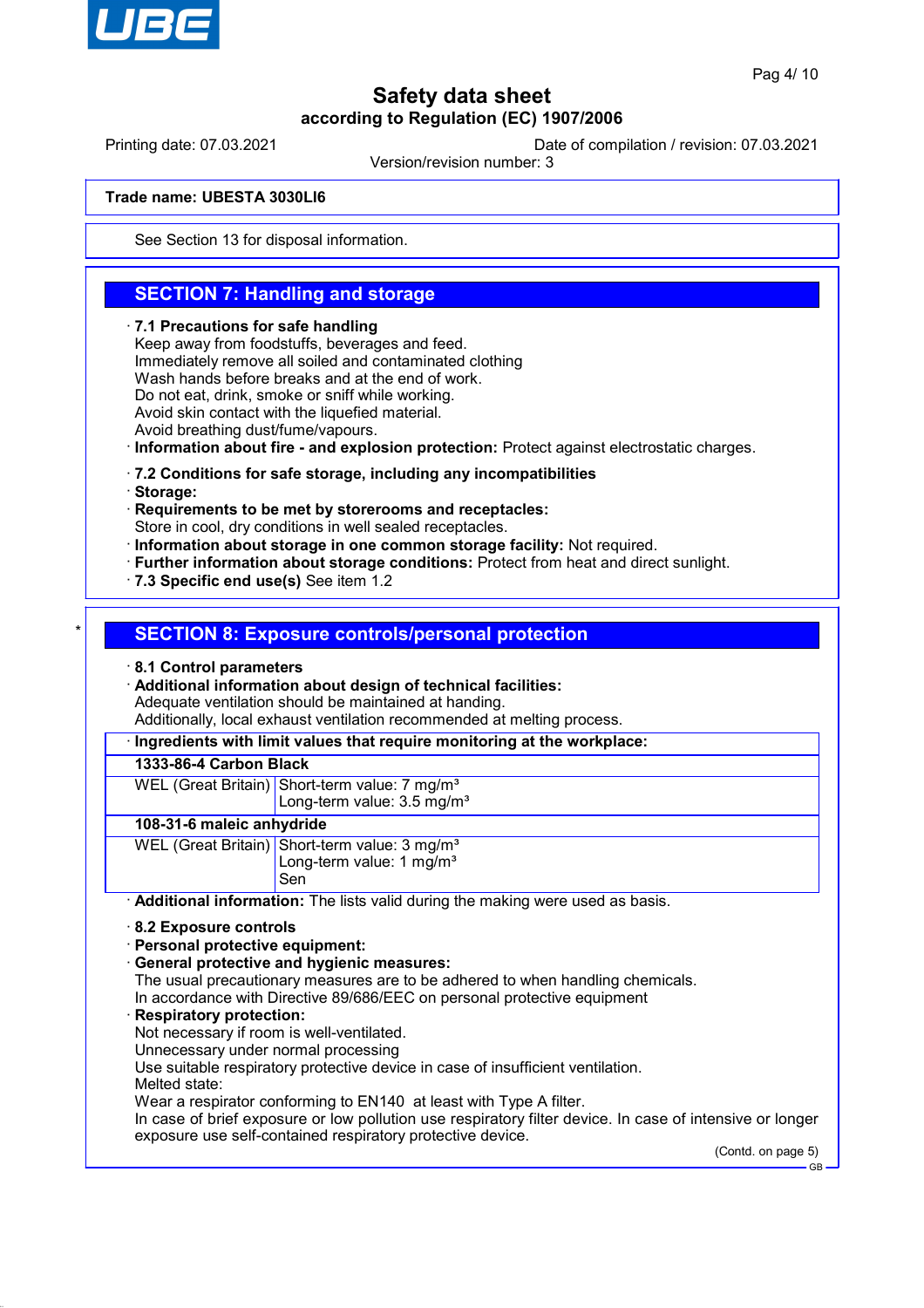

Printing date: 07.03.2021 Date of compilation / revision: 07.03.2021

Version/revision number: 3

#### **Trade name: UBESTA 3030LI6**

· **Protection of hands:**



Protective gloves

Molten state:

Heat protection gloves

The glove material has to be impermeable and resistant to the product/ the substance/ the preparation.

Due to missing tests no recommendation to the glove material can be given for the product/ the preparation/ the chemical mixture.

Selection of the glove material on consideration of the penetration times, rates of diffusion and the degradation

· **Material of gloves**

Leather gloves

The selection of the suitable gloves does not only depend on the material, but also on further marks of quality and varies from manufacturer to manufacturer. As the product is a preparation of several substances, the resistance of the glove material can not be calculated in advance and has therefore to be checked prior to the application.

· **Eye protection:**



Safety glasses

Safety goggles should be worn. At treating hot polymer or molten polymer, face shield should be recommended.

· **Skin and body protection:** Protective work clothing

· **Limitation and supervision of exposure into the environment**

Prevent the material from spreading into the environment.

## **SECTION 9: Physical and chemical properties**

| 9.1 Information on basic physical and chemical properties<br>· General Information<br>· Appearance:                          |                                              |
|------------------------------------------------------------------------------------------------------------------------------|----------------------------------------------|
| Form:                                                                                                                        | <b>Pellets</b>                               |
| Colour:                                                                                                                      | <b>Black</b>                                 |
| · Odour:                                                                                                                     | Light                                        |
| Odour threshold:                                                                                                             | Not determined.                              |
| $\cdot$ pH-value:                                                                                                            | Not applicable because it is a solid mixture |
| Change in condition<br>Melting point/freezing point:<br>Initial boiling point and boiling range: Not determined for mixture. | 175-185 $^{\circ}$ C                         |
| · Flash point:                                                                                                               | Not determined for mixture.                  |
| · Flammability (solid, gas):                                                                                                 | Not determined for mixture.                  |
| · Ignition temperature                                                                                                       | Not determined for mixture.                  |
| · Decomposition temperature:                                                                                                 | Not determined for mixture.                  |
|                                                                                                                              | (Contd. on page 6)                           |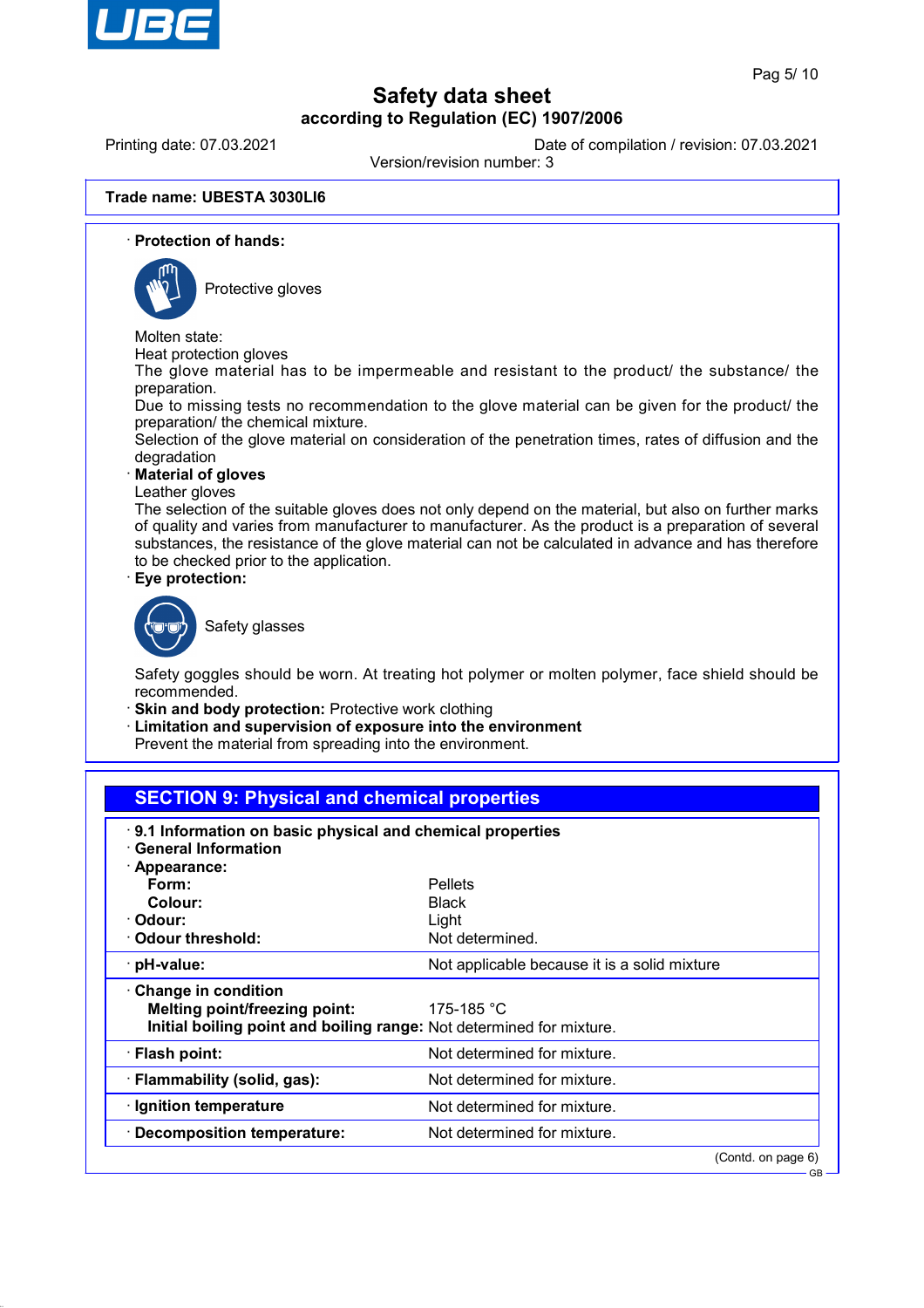

Printing date: 07.03.2021 Date of compilation / revision: 07.03.2021

Version/revision number: 3

**Trade name: UBESTA 3030LI6**

| · Auto-ignition temperature:              | Not determined for mixture.                   |
|-------------------------------------------|-----------------------------------------------|
| <b>Explosive properties:</b>              | Product does not present an explosion hazard. |
| $\cdot$ Explosion limits:                 |                                               |
| Lower:                                    | Not determined for mixture.                   |
| Upper:                                    | Not determined for mixture.                   |
| $\cdot$ Oxidising properties              | No oxidising properties                       |
| · Vapour pressure:                        | Not applicable because it is a solid mixture  |
| · Density:                                | Not determined.                               |
| · Relative density                        | Not determined for mixture.                   |
| · Vapour density                          | Not applicable because it is a solid mixture  |
| <b>Evaporation rate</b>                   | Not applicable because it is a solid mixture  |
| · Solubility in / Miscibility with        |                                               |
| water:                                    | Not miscible or difficult to mix.             |
| · Partition coefficient: n-octanol/water: | Not determined.                               |
| · Viscosity:                              |                                               |
| Dynamic:                                  | Not determined.                               |
| Kinematic:                                | Not applicable because it is a solid mixture  |
| $\cdot$ 9.2 Other information             | No further relevant information available.    |
|                                           |                                               |

## **SECTION 10: Stability and reactivity**

- · **10.1 Reactivity** Stable under ordinary conditions of use and storage.
- · **10.2 Chemical stability** Stable at environment temperature.
- The product is stable if stored and handled as prescribed/indicated
- · **Thermal decomposition / conditions to be avoided:**
- No decomposition if used according to specifications.
- · **10.3 Possibility of hazardous reactions** No hazardous reactions if stored and handled as prescribed/indicated.
- · **10.4 Conditions to avoid** Avoid heat, flames, sparks and other sources of ignition. Avoid high temperature
- · **10.5 Incompatible materials:** Oxidizing agents, acids, bases and reactive agents.
- · **10.6 Hazardous decomposition products:** Carbon monoxide and carbon dioxide Hydrogen cyanide (prussic acid)

#### Ammonia

## **SECTION 11: Toxicological information**

· **11.1 Information on toxicological effects**

· **Acute toxicity** Based on available data, the classification criteria are not m<sup>e</sup> t.

#### · **LD/LC50 values relevant for classification:**

#### **108-31-6 maleic anhydride**

Oral LD50 1,090 mg/kg (rat)

(Contd. on page 7)

GB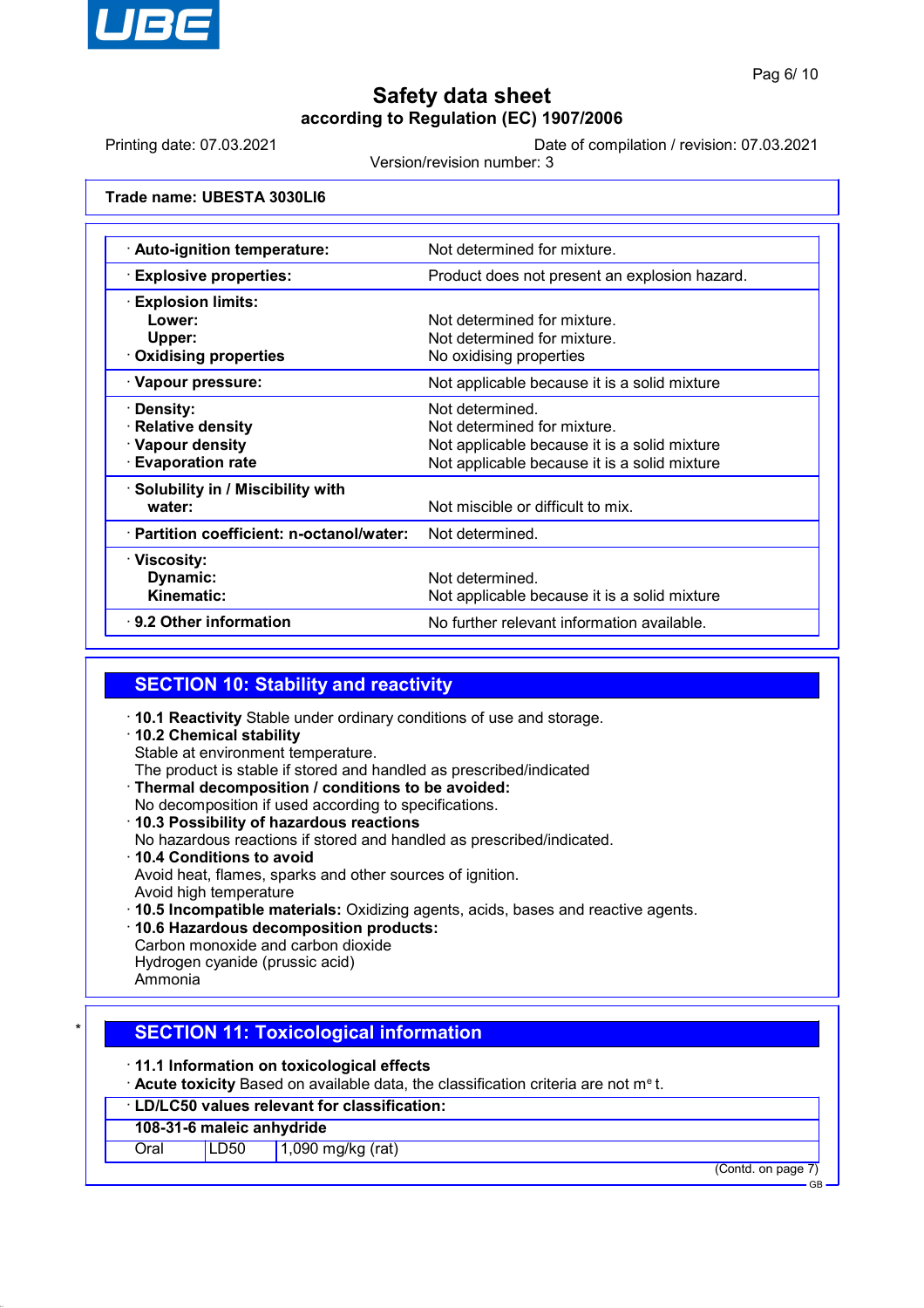

Printing date: 07.03.2021 Date of compilation / revision: 07.03.2021

Version/revision number: 3

|  | Trade name: UBESTA 3030LI6 |
|--|----------------------------|
|--|----------------------------|

| 2,620 mg/kg (rabbit)<br>Dermal<br>LD50<br>Inhalative LC50/4 h   > 4.35 mg/l (rat)<br>7681-65-4 copper iodide<br><b>LD50</b><br>Oral<br>300-2,000 mg/kg (rat)<br>>2,000 mg/kg (rat) (OECD 402)<br>Dermal<br>LD50<br>· Primary irritant effect:<br><b>Skin corrosion/irritation</b>                                                                                                                                                                                                                                                                                                                                                                                                                                                                                                                                                                                                                                                                                                                                                                                                                                                                                                                                                                                                                                                                                                                                           |
|-----------------------------------------------------------------------------------------------------------------------------------------------------------------------------------------------------------------------------------------------------------------------------------------------------------------------------------------------------------------------------------------------------------------------------------------------------------------------------------------------------------------------------------------------------------------------------------------------------------------------------------------------------------------------------------------------------------------------------------------------------------------------------------------------------------------------------------------------------------------------------------------------------------------------------------------------------------------------------------------------------------------------------------------------------------------------------------------------------------------------------------------------------------------------------------------------------------------------------------------------------------------------------------------------------------------------------------------------------------------------------------------------------------------------------|
|                                                                                                                                                                                                                                                                                                                                                                                                                                                                                                                                                                                                                                                                                                                                                                                                                                                                                                                                                                                                                                                                                                                                                                                                                                                                                                                                                                                                                             |
| Mixture:<br>Based on available data, the classification criteria are not met.<br>Components:<br>Maleic Anhydride:<br>Species: rabbit<br>Result: corrosive<br>Serious eye damage/irritation<br>Mixture:<br>Based on available data, the classification criteria are not met.<br>Components:<br>Maleic Anhydride:<br>Species: rabbit<br>Result: corrosive<br><b>Respiratory or skin sensitisation</b><br>Components:<br>Cul:<br>Skin sensitizing (Guinea pig maximization test)<br>Mixture:<br>May cause an allergic skin reaction.<br>Other information (about experimental toxicology):<br>Aspiration hazard: No further relevant information available.<br>· Additional toxicological information:<br>Acute effects (acute toxicity, irritation and corrosivity)<br>STOT-single exposure: Not available<br>No further relevant information available.<br><b>Repeated dose toxicity</b><br>Components:<br>Maleic Anhydride:<br>Route of exposure: inhalation<br>Target organs: respiratory system<br>Assessment: The substance is classified as specific target organ toxicant, repeated exposure,<br>category 1.<br>CMR effects (carcinogenity, mutagenicity and toxicity for reproduction)<br>No further relevant information available.<br>Germ cell mutagenicity Based on available data, the classification criteria are not met.<br>Carcinogenicity Based on available data, the classification criteria are not met. |
|                                                                                                                                                                                                                                                                                                                                                                                                                                                                                                                                                                                                                                                                                                                                                                                                                                                                                                                                                                                                                                                                                                                                                                                                                                                                                                                                                                                                                             |
|                                                                                                                                                                                                                                                                                                                                                                                                                                                                                                                                                                                                                                                                                                                                                                                                                                                                                                                                                                                                                                                                                                                                                                                                                                                                                                                                                                                                                             |
|                                                                                                                                                                                                                                                                                                                                                                                                                                                                                                                                                                                                                                                                                                                                                                                                                                                                                                                                                                                                                                                                                                                                                                                                                                                                                                                                                                                                                             |
|                                                                                                                                                                                                                                                                                                                                                                                                                                                                                                                                                                                                                                                                                                                                                                                                                                                                                                                                                                                                                                                                                                                                                                                                                                                                                                                                                                                                                             |
|                                                                                                                                                                                                                                                                                                                                                                                                                                                                                                                                                                                                                                                                                                                                                                                                                                                                                                                                                                                                                                                                                                                                                                                                                                                                                                                                                                                                                             |
|                                                                                                                                                                                                                                                                                                                                                                                                                                                                                                                                                                                                                                                                                                                                                                                                                                                                                                                                                                                                                                                                                                                                                                                                                                                                                                                                                                                                                             |
|                                                                                                                                                                                                                                                                                                                                                                                                                                                                                                                                                                                                                                                                                                                                                                                                                                                                                                                                                                                                                                                                                                                                                                                                                                                                                                                                                                                                                             |
|                                                                                                                                                                                                                                                                                                                                                                                                                                                                                                                                                                                                                                                                                                                                                                                                                                                                                                                                                                                                                                                                                                                                                                                                                                                                                                                                                                                                                             |
|                                                                                                                                                                                                                                                                                                                                                                                                                                                                                                                                                                                                                                                                                                                                                                                                                                                                                                                                                                                                                                                                                                                                                                                                                                                                                                                                                                                                                             |
|                                                                                                                                                                                                                                                                                                                                                                                                                                                                                                                                                                                                                                                                                                                                                                                                                                                                                                                                                                                                                                                                                                                                                                                                                                                                                                                                                                                                                             |
|                                                                                                                                                                                                                                                                                                                                                                                                                                                                                                                                                                                                                                                                                                                                                                                                                                                                                                                                                                                                                                                                                                                                                                                                                                                                                                                                                                                                                             |
|                                                                                                                                                                                                                                                                                                                                                                                                                                                                                                                                                                                                                                                                                                                                                                                                                                                                                                                                                                                                                                                                                                                                                                                                                                                                                                                                                                                                                             |
|                                                                                                                                                                                                                                                                                                                                                                                                                                                                                                                                                                                                                                                                                                                                                                                                                                                                                                                                                                                                                                                                                                                                                                                                                                                                                                                                                                                                                             |
|                                                                                                                                                                                                                                                                                                                                                                                                                                                                                                                                                                                                                                                                                                                                                                                                                                                                                                                                                                                                                                                                                                                                                                                                                                                                                                                                                                                                                             |
|                                                                                                                                                                                                                                                                                                                                                                                                                                                                                                                                                                                                                                                                                                                                                                                                                                                                                                                                                                                                                                                                                                                                                                                                                                                                                                                                                                                                                             |
|                                                                                                                                                                                                                                                                                                                                                                                                                                                                                                                                                                                                                                                                                                                                                                                                                                                                                                                                                                                                                                                                                                                                                                                                                                                                                                                                                                                                                             |
|                                                                                                                                                                                                                                                                                                                                                                                                                                                                                                                                                                                                                                                                                                                                                                                                                                                                                                                                                                                                                                                                                                                                                                                                                                                                                                                                                                                                                             |
|                                                                                                                                                                                                                                                                                                                                                                                                                                                                                                                                                                                                                                                                                                                                                                                                                                                                                                                                                                                                                                                                                                                                                                                                                                                                                                                                                                                                                             |
|                                                                                                                                                                                                                                                                                                                                                                                                                                                                                                                                                                                                                                                                                                                                                                                                                                                                                                                                                                                                                                                                                                                                                                                                                                                                                                                                                                                                                             |
|                                                                                                                                                                                                                                                                                                                                                                                                                                                                                                                                                                                                                                                                                                                                                                                                                                                                                                                                                                                                                                                                                                                                                                                                                                                                                                                                                                                                                             |
|                                                                                                                                                                                                                                                                                                                                                                                                                                                                                                                                                                                                                                                                                                                                                                                                                                                                                                                                                                                                                                                                                                                                                                                                                                                                                                                                                                                                                             |
|                                                                                                                                                                                                                                                                                                                                                                                                                                                                                                                                                                                                                                                                                                                                                                                                                                                                                                                                                                                                                                                                                                                                                                                                                                                                                                                                                                                                                             |
|                                                                                                                                                                                                                                                                                                                                                                                                                                                                                                                                                                                                                                                                                                                                                                                                                                                                                                                                                                                                                                                                                                                                                                                                                                                                                                                                                                                                                             |
|                                                                                                                                                                                                                                                                                                                                                                                                                                                                                                                                                                                                                                                                                                                                                                                                                                                                                                                                                                                                                                                                                                                                                                                                                                                                                                                                                                                                                             |
|                                                                                                                                                                                                                                                                                                                                                                                                                                                                                                                                                                                                                                                                                                                                                                                                                                                                                                                                                                                                                                                                                                                                                                                                                                                                                                                                                                                                                             |
|                                                                                                                                                                                                                                                                                                                                                                                                                                                                                                                                                                                                                                                                                                                                                                                                                                                                                                                                                                                                                                                                                                                                                                                                                                                                                                                                                                                                                             |
|                                                                                                                                                                                                                                                                                                                                                                                                                                                                                                                                                                                                                                                                                                                                                                                                                                                                                                                                                                                                                                                                                                                                                                                                                                                                                                                                                                                                                             |
|                                                                                                                                                                                                                                                                                                                                                                                                                                                                                                                                                                                                                                                                                                                                                                                                                                                                                                                                                                                                                                                                                                                                                                                                                                                                                                                                                                                                                             |
|                                                                                                                                                                                                                                                                                                                                                                                                                                                                                                                                                                                                                                                                                                                                                                                                                                                                                                                                                                                                                                                                                                                                                                                                                                                                                                                                                                                                                             |
|                                                                                                                                                                                                                                                                                                                                                                                                                                                                                                                                                                                                                                                                                                                                                                                                                                                                                                                                                                                                                                                                                                                                                                                                                                                                                                                                                                                                                             |
|                                                                                                                                                                                                                                                                                                                                                                                                                                                                                                                                                                                                                                                                                                                                                                                                                                                                                                                                                                                                                                                                                                                                                                                                                                                                                                                                                                                                                             |
|                                                                                                                                                                                                                                                                                                                                                                                                                                                                                                                                                                                                                                                                                                                                                                                                                                                                                                                                                                                                                                                                                                                                                                                                                                                                                                                                                                                                                             |
|                                                                                                                                                                                                                                                                                                                                                                                                                                                                                                                                                                                                                                                                                                                                                                                                                                                                                                                                                                                                                                                                                                                                                                                                                                                                                                                                                                                                                             |
|                                                                                                                                                                                                                                                                                                                                                                                                                                                                                                                                                                                                                                                                                                                                                                                                                                                                                                                                                                                                                                                                                                                                                                                                                                                                                                                                                                                                                             |
|                                                                                                                                                                                                                                                                                                                                                                                                                                                                                                                                                                                                                                                                                                                                                                                                                                                                                                                                                                                                                                                                                                                                                                                                                                                                                                                                                                                                                             |
|                                                                                                                                                                                                                                                                                                                                                                                                                                                                                                                                                                                                                                                                                                                                                                                                                                                                                                                                                                                                                                                                                                                                                                                                                                                                                                                                                                                                                             |
|                                                                                                                                                                                                                                                                                                                                                                                                                                                                                                                                                                                                                                                                                                                                                                                                                                                                                                                                                                                                                                                                                                                                                                                                                                                                                                                                                                                                                             |
| · Reproductive toxicity Based on available data, the classification criteria are not met.                                                                                                                                                                                                                                                                                                                                                                                                                                                                                                                                                                                                                                                                                                                                                                                                                                                                                                                                                                                                                                                                                                                                                                                                                                                                                                                                   |
| STOT-single exposure Based on available data, the classification criteria are not met.                                                                                                                                                                                                                                                                                                                                                                                                                                                                                                                                                                                                                                                                                                                                                                                                                                                                                                                                                                                                                                                                                                                                                                                                                                                                                                                                      |
| STOT-repeated exposure Based on available data, the classification criteria are not met.                                                                                                                                                                                                                                                                                                                                                                                                                                                                                                                                                                                                                                                                                                                                                                                                                                                                                                                                                                                                                                                                                                                                                                                                                                                                                                                                    |
| Aspiration hazard Based on available data, the classification criteria are not met.                                                                                                                                                                                                                                                                                                                                                                                                                                                                                                                                                                                                                                                                                                                                                                                                                                                                                                                                                                                                                                                                                                                                                                                                                                                                                                                                         |

(Contd. on page 8)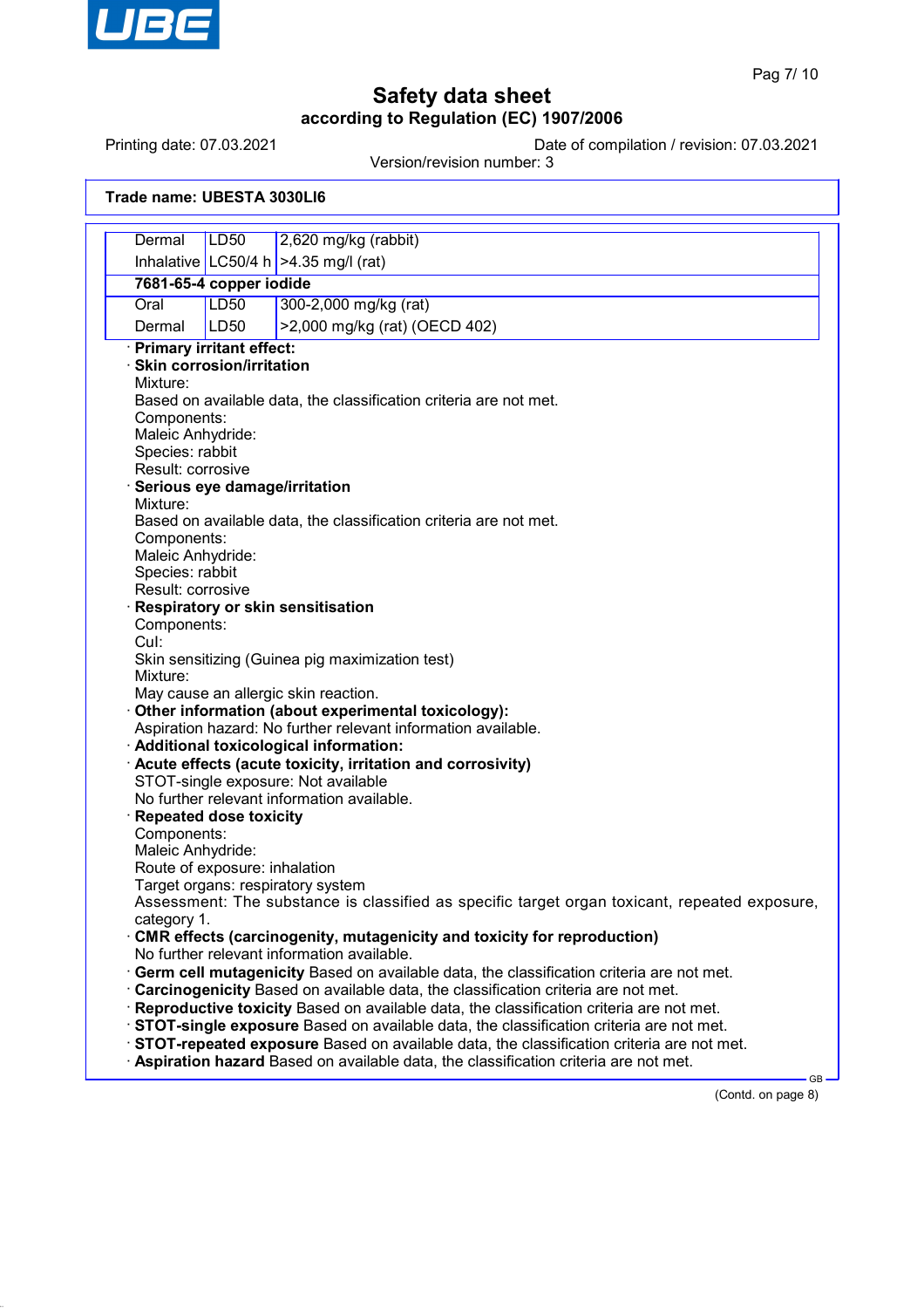

Printing date: 07.03.2021 Date of compilation / revision: 07.03.2021

Version/revision number: 3

**Trade name: UBESTA 3030LI6**

|                                                                                                                                            | 7681-65-4 copper iodide                                                                                                                                                                                                                                                                                                                                                   |
|--------------------------------------------------------------------------------------------------------------------------------------------|---------------------------------------------------------------------------------------------------------------------------------------------------------------------------------------------------------------------------------------------------------------------------------------------------------------------------------------------------------------------------|
|                                                                                                                                            | EC50(72h) 0.13 mg/L (green algae) (OECD 201)                                                                                                                                                                                                                                                                                                                              |
|                                                                                                                                            | LC50 (96 h) 1.67 mg/l (Oncorhynchus mykiss) (OECD 203)                                                                                                                                                                                                                                                                                                                    |
|                                                                                                                                            | EC50 (48 h) $0.59$ mg/l (daphnia magna)                                                                                                                                                                                                                                                                                                                                   |
| <b>NOEC</b>                                                                                                                                | 0.03 mg/L /(7d) (algae)                                                                                                                                                                                                                                                                                                                                                   |
|                                                                                                                                            | 108-31-6 maleic anhydride                                                                                                                                                                                                                                                                                                                                                 |
|                                                                                                                                            | NOEC(21d) 10 mg/L (daphnia magna)                                                                                                                                                                                                                                                                                                                                         |
| EC50(72h)                                                                                                                                  | 74.35 mg/L (Pseudokirchnerella subcapitata)                                                                                                                                                                                                                                                                                                                               |
| <b>EC50</b>                                                                                                                                | 77 mg/l /21d (daphnia magna)                                                                                                                                                                                                                                                                                                                                              |
|                                                                                                                                            | LC50 (96 h) 75 mg/l (Oncorhynchus mykiss)                                                                                                                                                                                                                                                                                                                                 |
|                                                                                                                                            | EC50 (48 h) 42.81 mg/l (daphnia magna)                                                                                                                                                                                                                                                                                                                                    |
| Maleic Anhydride:<br>log Pow:-2.61 (20 °C)<br><b>General notes:</b><br>sewage system.<br>· PBT: Not applicable.<br>· vPvB: Not applicable. | Low potential based on the log Kow<br>· 12.4 Mobility in soil No further relevant information available.<br>· Additional ecological information:<br>Do not allow undiluted product or large quantities of it to reach ground water, water course or<br>12.5 Results of PBT and vPvB assessment<br>. 12.6 Other adverse effects No further relevant information available. |
|                                                                                                                                            |                                                                                                                                                                                                                                                                                                                                                                           |
|                                                                                                                                            |                                                                                                                                                                                                                                                                                                                                                                           |

Must not be disposed together with household garbage. Do not allow product to reach sewage system.

- · **Uncleaned packaging:**
- · **Recommendation:**

Packaging may contain residues of the product and should be treated accordingly. Disposal must be made according to official regulations.

(Contd. on page 9)

GB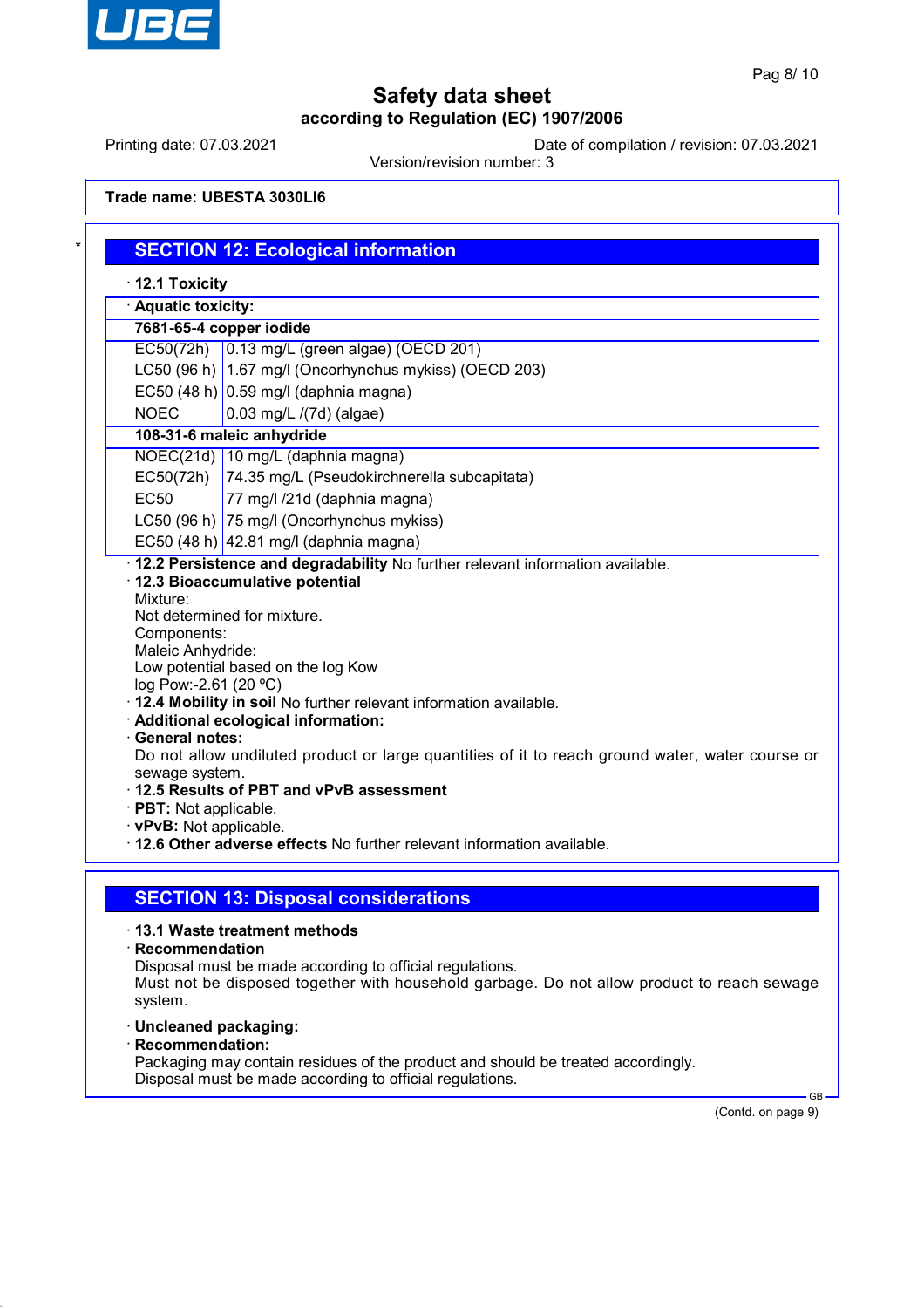

Printing date: 07.03.2021 Date of compilation / revision: 07.03.2021

Version/revision number: 3

#### **Trade name: UBESTA 3030LI6**

| <b>SECTION 14: Transport information</b>     |                                                                |
|----------------------------------------------|----------------------------------------------------------------|
| $\cdot$ 14.1 UN-Number                       | The substance is not classified under transport<br>regulations |
| · ADR, ADN, IMDG, IATA                       | Not applicable                                                 |
| 14.2 UN proper shipping name                 | The substance is not classified under transport<br>regulations |
| · ADR, ADN, IMDG, IATA                       | Not applicable                                                 |
| 14.3 Transport hazard class(es)              | The substance is not classified under transport<br>regulations |
| · ADR, ADN, IMDG, IATA                       |                                                                |
| · Class                                      | Not applicable                                                 |
| 14.4 Packing group                           | The substance is not classified under transport<br>regulations |
| · ADR, IMDG, IATA                            | Not applicable                                                 |
| 14.5 Environmental hazards:                  |                                                                |
| · Marine pollutant:                          | <b>No</b>                                                      |
| 14.6 Special precautions for user            | Not applicable.                                                |
| 14.7 Transport in bulk according to Annex II |                                                                |
| of Marpol and the IBC Code                   | Not applicable.                                                |
| $\cdot$ UN "Model Regulation":               | Not applicable                                                 |

## **SECTION 15: Regulatory information**

- · **15.1 Safety, health and environmental regulations/legislation specific for the substance or mixture**
- · **Labelling according to Regulation (EC) No 1272/2008** GHS label elements
- · **15.2 Chemical safety assessment:** A Chemical Safety Assessment has not been carried out.

## **SECTION 16: Other information**

This information is based on our present knowledge. However, this shall not constitute a guarantee for any specific product features and shall not establish a legally valid contractual relationship.

#### · **Relevant phrases**

- H302 Harmful if swallowed.
- H314 Causes severe skin burns and eye damage.
- H315 Causes skin irritation.
- H317 May cause an allergic skin reaction.
- H318 Causes serious eye damage.
- H332 Harmful if inhaled.
- H334 May cause allergy or asthma symptoms or breathing difficulties if inhaled.
- H372 Causes damage to organs through prolonged or repeated exposure.
- H400 Very toxic to aquatic life.
- H411 Toxic to aquatic life with long lasting effects.

#### · **Training hints**

Specific training of workers to comply with the requirements specified in the Safety Data Sheet is required.

> (Contd. on page 10) GB